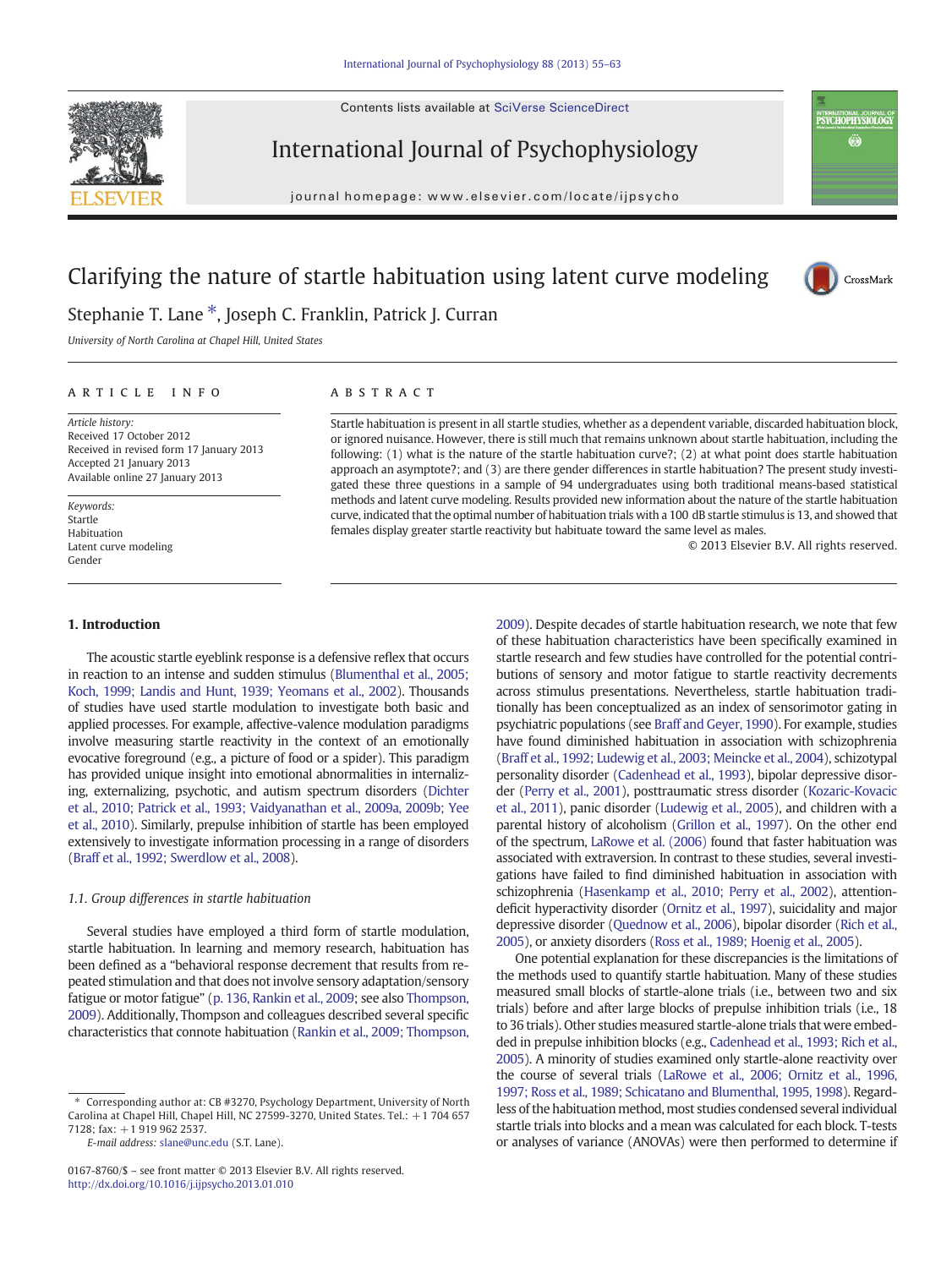startle reactivity was significantly lower in later blocks compared to earlier blocks. If there was a significant difference, then startle habituation was said to have occurred.

These means-based analyses have three major limitations that make it difficult to describe or find significant differences in startle habituation. First, these methods often artificially condense startle habituation (e.g., the mean of the first six trials is compared to the mean of the second six trials). Important changes may happen during startle habituation from trial to trial; condensing several trials into a single block accordingly discards potentially important information (cf. [MacCallum et al., 2002](#page--1-0)). Groups may differ on startle habituation in important but subtle ways that condensation into means may mask.

Second, a closely related limitation is that traditional methods for evaluating mean differences are not well-equipped to describe startle habituation in detail. Specifically, these methods may be able to detect that habituation has occurred, but they are less able to describe specific rates of habituation or how rates of habituation change across trials or individuals. The minority of studies that employ long blocks of startle habituation trials (e.g., [Ornitz et al., 1996; Ross et al., 1989;](#page--1-0) [Schicatano and Blumenthal, 1998\)](#page--1-0) may be able to overcome this limitation with post hoc tests that can describe patterns of data. However, these contrasts often have restrictive assumptions ([Maxwell and](#page--1-0) [Delaney, 2004\)](#page--1-0) that startle habituation data may not always meet. Moreover, although such contrasts can detect if a specific pattern exists (e.g., linear, quadratic), they are less able to describe the specific nature of that contrast (e.g., what type of quadratic pattern). For example, it could be possible that individuals high and low in trait fear would both show a quadratic startle habituation pattern; however, low fear individuals might display a substantial drop in startle reactivity across the first few trials, whereas high fear individuals might display a much more gradual (though still quadratic) pattern. An ANOVA would describe these patterns as essentially the same (i.e., significant habituation with a quadratic slope), but latent curve modeling (LCM) would be more likely to detect the important differences between these two groups. Thus, a more detailed account of startle habituation with a more appropriate statistical technique would provide more insight into the nature of group differences in startle habituation.

Third, means-based techniques that artificially group startle trials into blocks may confound differences in startle habituation (i.e., slope) with differences in initial startle reactivity (i.e., intercept). Individuals who display higher initial startle reactivity may have farther to fall to reach a startle reactivity asymptote. This would result in a steeper startle habituation curve that is an artifact of initial startle reactivity. More fine-grained statistical methods may be able to more effectively model this slope/intercept relationship and to avoid this potential confound.

# 1.2. Latent curve modeling

To address the limitations of means-based analyses, we will utilize a more recently developed method of analysis known as latent curve modeling. This is an advanced structural equation modeling approach based on the assumption that there is an underlying (i.e., latent) trajectory for a variable and that repeated measurements allow for the estimation of that trajectory [\(Bollen and Curran, 2006; Meredith and](#page--1-0) [Tisak, 1984, 1990\)](#page--1-0). For startle habituation data, this technique would establish a latent habituation trajectory that allows for a continuous model of startle habituation. Latent curve modeling would also provide statistical information on the nature of habituation (e.g., rate of change throughout the trajectory) and how exogenous variables affect habituation (e.g., gender). In sum, latent curve modeling overcomes the limitations of means-based techniques noted above. Moreover, latent curve modeling has additional advantages over means-based methods, including the following: (a) allowing continuous exogenous variables; (b) separating intercept and various slope factors; (c) permitting the prediction of the habituation trajectory with exogenous variables; and (d) including participants who are missing data on one or more habituation trials.

#### 1.3. Startle habituation blocks

The majority of startle studies present a startle habituation block designed to have participants approach a startle reactivity asymptote before the experimental portion of the study (e.g., affective-valence startle modulation or prepulse inhibition blocks). The major goal of these blocks is to reduce variance in the data caused by startle habituation rather than the independent variables (cf. [Blumenthal, 1997\)](#page--1-0). There is a wide range in the number of trials in startle habituation blocks across studies. Some studies do not report a habituation block, but others have reported habituation blocks consisting of one [\(Braff](#page--1-0) [et al., 1992; Cadenhead et al., 1993; Hoenig et al., 2005; Grillon et al.,](#page--1-0) [1997\)](#page--1-0), three (e.g., [Csomor et al., 2006, 2008; Franklin et al., 2009a,](#page--1-0) [2010](#page--1-0)), four (e.g., [Glenn et al., 2011](#page--1-0)), six (e.g., [Schachinger et al., 2008\)](#page--1-0), nine (e.g., [Grillon and Charney, 2011](#page--1-0)), or ten (e.g., [Grillon and Morgan,](#page--1-0) [1999](#page--1-0)) startle stimuli. The wide range of startle habituation block trials demonstrates a lack of empirically-based number of trials for habituation blocks. It is possible that one trial is sufficient to reach an asymptote, but it is also possible that a block of ten trials is insufficient to reach an asymptote. In the present study we will examine this question with a variety of statistical techniques. Our specific focus will be demonstrating the strengths of the latent curve model, as we believe the latent curve model better corresponds the process of habituation.

### 1.4. The present study

We pursued three major goals in the present study. The first was to utilize latent curve modeling to provide new information about the nature of startle habituation. We aimed to address basic questions such as: How does initial startle reactivity (i.e., intercept) covary with the trajectory (i.e., slope) of startle habituation? Is there a substantial amount of individual variability in startle habituation or does everyone follow a very similar pattern? What exactly does startle habituation look like from trial to trial? The second goal was to employ both means-based and latent curve modeling techniques to establish an empirical basis for the number of trials that should be used to have most individuals reach a startle reactivity asymptote.

Our final goal was to examine potential gender differences in startle habituation. There is some evidence that females display higher startle reactivity compared to males (e.g., [Blumenthal and Gescheider, 1987;](#page--1-0) [Della Casa et al., 1998; Ko](#page--1-0)fler et al., 2001 [though note that this study did not find differences for reactivity measured from the orbicularis oculi]); however, many studies have not found gender differences for startle reactivity or startle habituation (e.g., [Ludewig et al., 2003;](#page--1-0) [Quednow et al., 2006; Swerdlow et al., 1993\)](#page--1-0). It is possible that there are no gender differences in startle reactivity, but it is also possible that these differences have been too subtle for traditional methods to detect. Overall, the present study has the potential to provide new insights into a phenomenon present in all startle studies — startle habituation.

#### 2. Method

#### 2.1. Participants

The participants were 96 undergraduate introductory psychology students who participated in order to partially fulfill a class research requirement. Data from two participants were discarded because their average startle magnitude level was more than three standard deviations above the mean. The final sample size was 94, with 51 males and 43 females. The age range was 18–21 years, with a mean of 18.74 years. Ethnically, 69.6% of the participants self-identified as